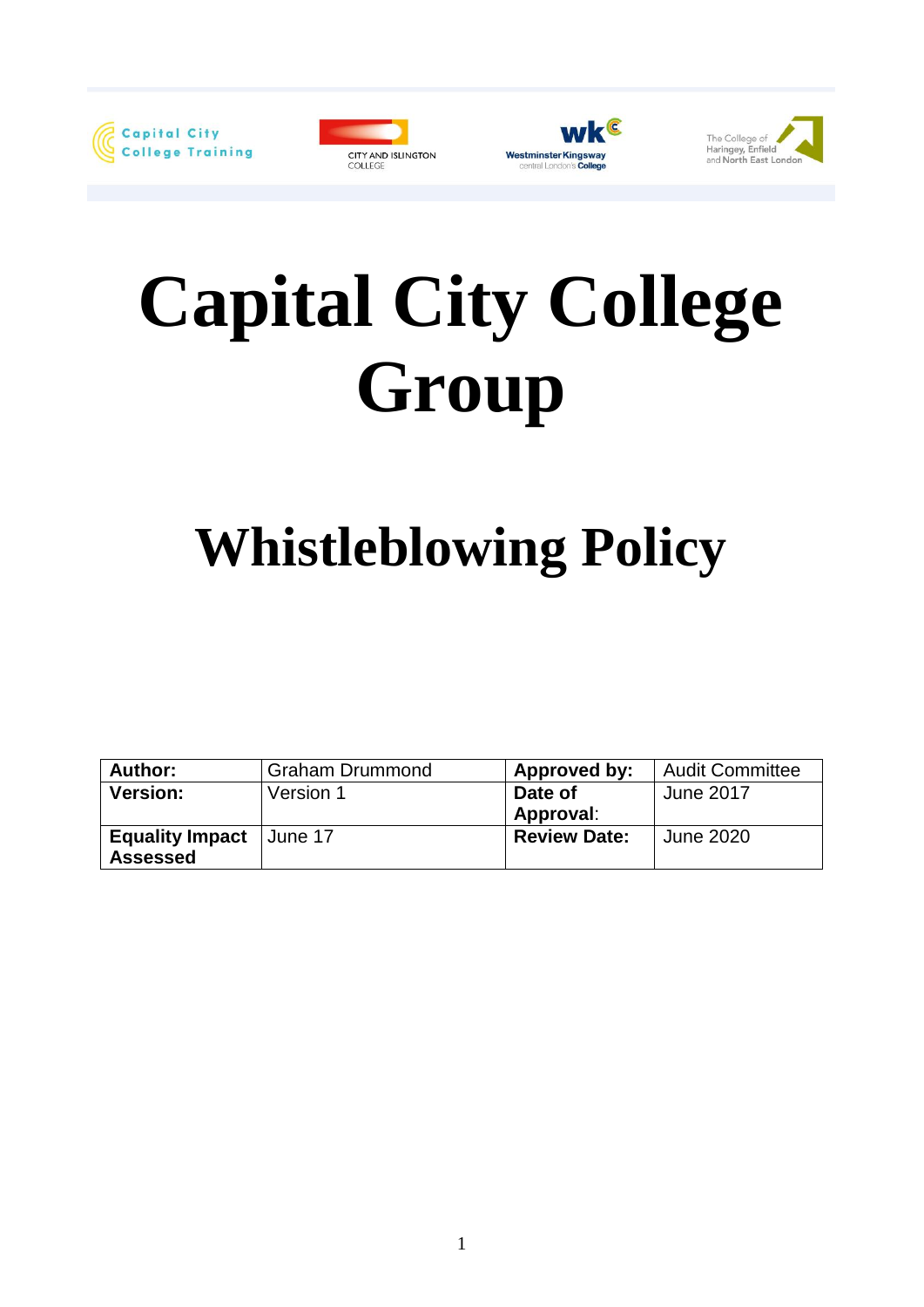# **PUBLIC INTEREST DISCLOSURE PROCEDURES ("WHISTLEBLOWING")**

## **1. Context**

The Group is committed to an environment where it is safe and acceptable for staff to raise concerns they may have about malpractice (as defined below) if they reasonably believe it exists. It would generally be expected that the staff member attempt first to raise the issue through the normal line management processes. If they felt that the matter had not been resolved, or that it could not be resolved through that channel, they should use the Group's procedure as detailed in Point 7 of this document.

**2. Definitions:** Whistleblowing is defined by the Group as the disclosure by a member of staff (see below) of information to a designated member of the Group which relates to malpractice – which is defined as dangerous fraudulent or other illegal conduct connected with the workplace, be it conduct by the employer or by fellow colleagues.

For the purposes of this policy "staff" is defined widely and includes employees and workers of all kinds, including agency workers and governors. Regardless of any implied or express contractual terms preventing staff from disclosing confidential information, staff are entitled to use this policy where appropriate.

#### **3. The Public Interest Disclosure Act**

Under the Public Interest Disclosure Act 1998 ("the Act") members of staff are protected against dismissal or other detrimental treatment if they make disclosures in accordance with the Act. The Act protects disclosure if the staff member is acting in the public interest and can show that he/she had a reasonable belief in one of the following:

- That a criminal offence has been committed, is being committed or is likely to be committed;
- That a person has failed or is failing or is likely to fail to comply with any legal obligation to which s/he is subject;
- That a miscarriage of justice has occurred, is occurring or is likely to occur;
- That the health and safety of an individual has been, is being or is likely to be endangered. (It must indicate a greater danger than is associated with the normal use of the process/product, or danger that is not usually associated with it);
- That the environment has been, is being or is likely to be damaged; or
- That information tending to show any of the matters above has been, is being or is likely to be deliberately concealed.

## **4. The Group's Commitment**

This Group is committed to the right and responsibility of staff to 'whistle blow' as defined within the Act and to their protection within the framework established by the Act and included in the Employment Rights Act. This document sets out the procedure to be followed by Group staff.

## **5. The Group's Whistleblowing Policy**

This policy covers and should be used in situations where a member of staff has a reasonable belief that malpractice is present within the Group. This will include allegations of fraud, financial irregularities, corruption, bribery, dishonesty, criminal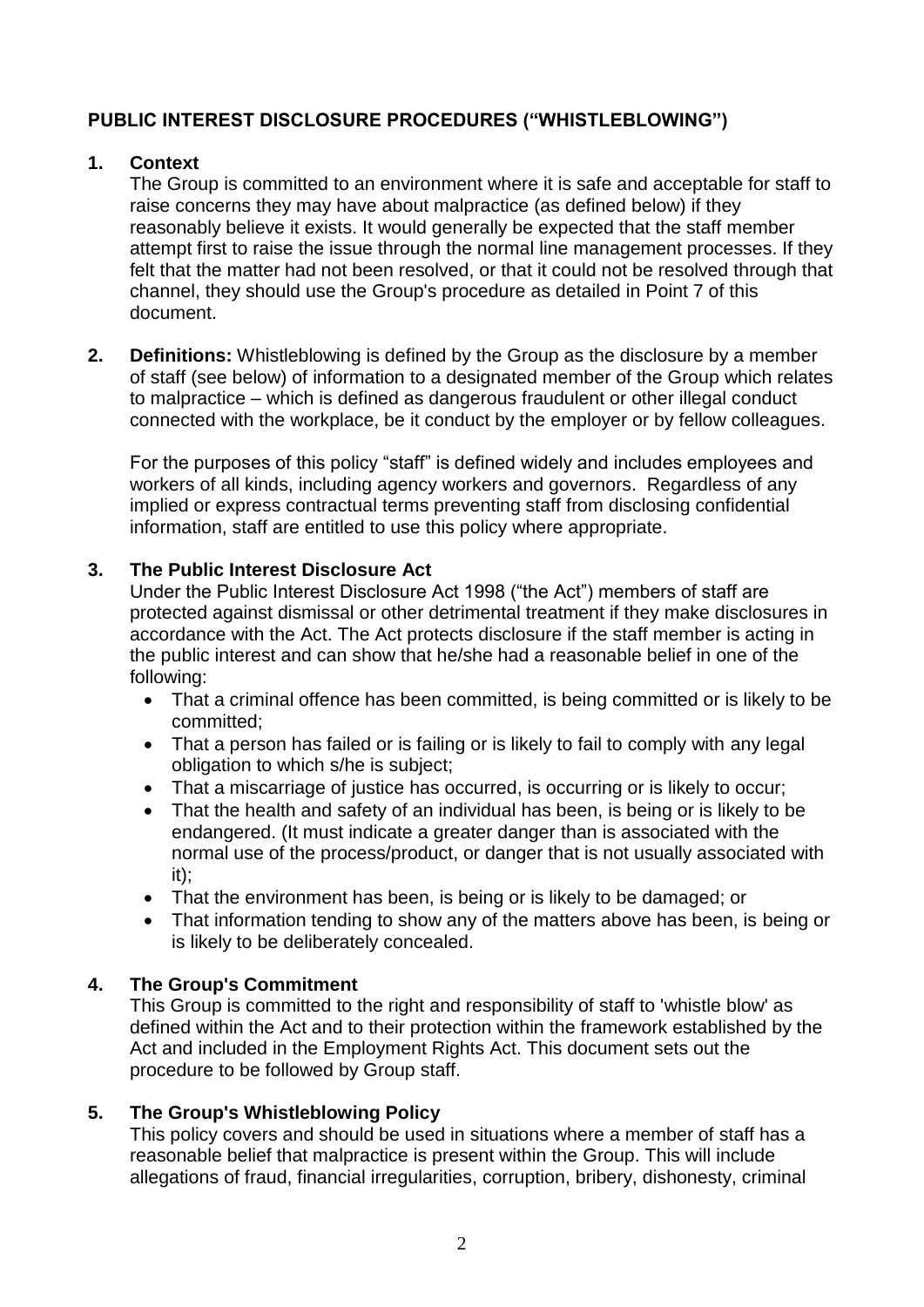activities, failing to comply with a legal obligation, miscarriages of justice or creating, concealing or ignoring a serious risk to health, safety or the environment.

A member of staff who is subject to the Group's disciplinary procedures or who has lodged a grievance against the Group can only use this whistleblowing policy once any such process/es has/have concluded.

#### **6. Confidentiality**

Any member of staff will have the right to raise a concern under this policy. The Group will treat allegations of malpractice seriously and will investigate thoroughly any concern raised under this policy and in doing so the staff member's identity will remain strictly confidential and not be disclosed without their approval unless required for legal or regulatory purposes. The member of staff raising the concern(s) should not discuss the matter with colleagues (save with the colleague who has agreed to accompany him/her to a meeting under this policy, if applicable, on the basis that the colleague will similarly observe absolute confidentiality), or external sources other than to seek independent advice. Such advice may be obtained from the recognised trade unions in accordance with their normal procedures.

#### **7. The Procedure to be followed**

- 7.1 If a member of staff has a reasonable belief that an act of malpractice (as defined above) has been, is being or is likely to be committed s/he should without delay make arrangements to discuss his/her belief with the Clerk to the Corporation who is the designated officer appointed for all whistleblowing cases. This meeting will be held in strictest confidence. The person raising the concern should do so in a constructive manner and have as many facts/documentation/information available as possible to support their disclosure of malpractice.
- 7.2 Should the allegation be against the Clerk to the Corporation, the Chief Executive, the Principal, any member of the Group Leadership Team or a Governor then the staff member should make an appointment through the Office Services Manager to set up a meeting with the Chair of the Audit Committee.
- 7.3 The designated officer or the Chair of the Audit Committee (if 7.2 above applies) will hear the allegation, and then decide on the most appropriate person/body to conduct an investigation. The designated officer or the Chair of the Audit Committee can hear the allegation with an independent witness present, if they decide that this is appropriate. The staff member may bring a colleague or someone to support them, but this must be agreed in advance of the meeting by the designated officer or the Chair of the Audit Committee, and, for the avoidance of doubt, cannot be legal representation. The Group thereby ensures that the following principles are adhered to: the source of the allegations is protected, and the Chair or the Clerk as appropriate represents an element which is independent from the Group Management Structure. Should the allegation be against the Clerk, the Principal or a member of the Senior Management Team, control of the process of investigation remains with the Chair of the Audit Committee, but other individuals may be involved in the investigation as judged appropriate by the Chair of the Audit Committee. A limited timescale will be set by the Clerk or the Chair of the Audit Committee for carrying out the investigation which will be dependent on the nature of the allegation. However, an investigation should not normally last longer than three weeks, unless there are exceptional circumstances surrounding the case.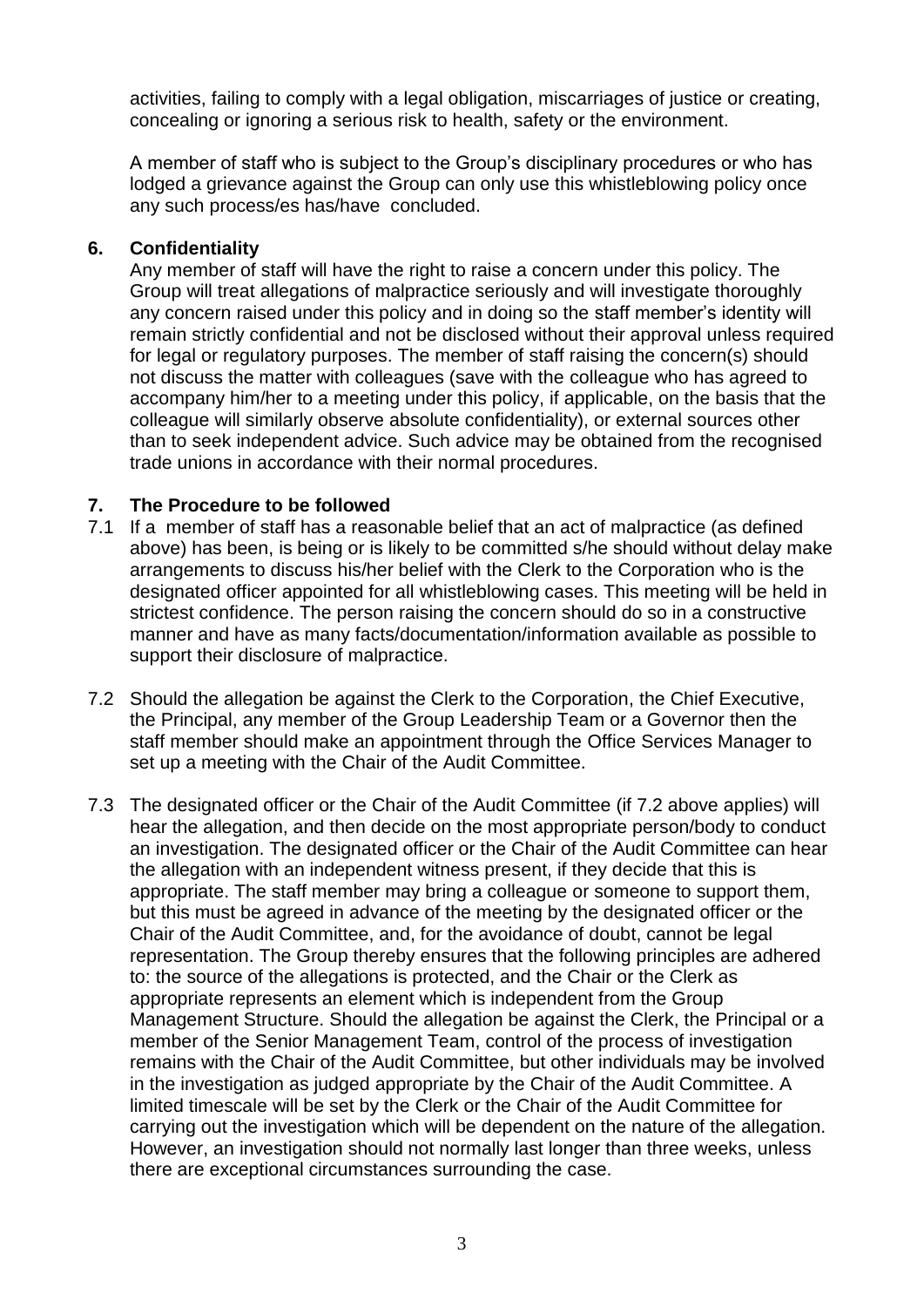- 7.4 Should the investigation prove to be a prolonged one the Clerk/Chair of the Audit Committee to whom the allegation was first raised will keep the concerned member of staff informed in writing as to the progress of the investigation and a likely conclusion date. All correspondence will be sent to him/her at his/her home address or personal email address or handed to him/her in person by the Clerk/Chair of the Audit Committee. The internal mail system will not be used to send correspondence.
- 7.5 Following the investigation a decision will be made as to the necessary action, to be taken as a result of the investigation's findings. The member of staff who raised the allegations will be advised of the findings and any action to be taken as a result in writing. Again all correspondence will be sent to them at their home address or personal email address or handed to them in person by the designated officer. The internal mail system will not be used to send correspondence.
- 7.6 If the outcome of the investigation finds that malpractice has occurred or was intended then the necessary action will be taken in order to address the matter. This may involve the disciplinary policy being invoked and dismissal of any wrong-doer may follow if appropriate.
- 7.7 If the investigation concludes that false and malicious accusations have been made against an individual/department and no malpractice has occurred then action will be taken against the staff member who raised the concerns. This may result in the disciplinary policy being invoked.
- 7.8 Should the staff member who raised the concerns feel that the investigation into their complaint has been handled in a unsatisfactory manner and/or returned unsatisfactory findings then s/he may refer the matter to the Chair of the Audit Committee, who will aim to resolve the concerns as soon as is practicable. If the Chair of the Audit Committee was the designated officer or led the investigation, or if the staff member remained concerned following an investigation and reference to the Chair of the Audit Committee, then the staff member may refer the matter through the appropriate channels within the Skills Funding Agency.
- 7.9 The Group will take the necessary precautions to protect staff raising concerns in line with this policy against detriment or dismissal for raising genuine legitimate concerns.
- 7.10 This policy does not prejudice the right of a member of staff to report directly to the Police in instances where there is clear and unambiguous evidence that a criminal offence has been committed or to disclose other very serious matters to appropriate external monitoring bodies if there are compelling reasons why these matters cannot be addressed internally in accordance with this policy.
- 7.11 The Clerk to the Corporation shall keep a register of any disclosures under this policy, which shall be reported at least annually to the Audit Committee.

## **8. Access to External Bodies**

If, having exhausted internal procedures, an allegation is found to be unsubstantiated; the individual raising the concern has the right to access an appropriate official and independent external body. An appropriate body might be the College's internal or external auditors, the SFA/ EFA, an MP or local Councillor. The NSPCC whistleblowing helpline is available for staff who do not feel able to raise